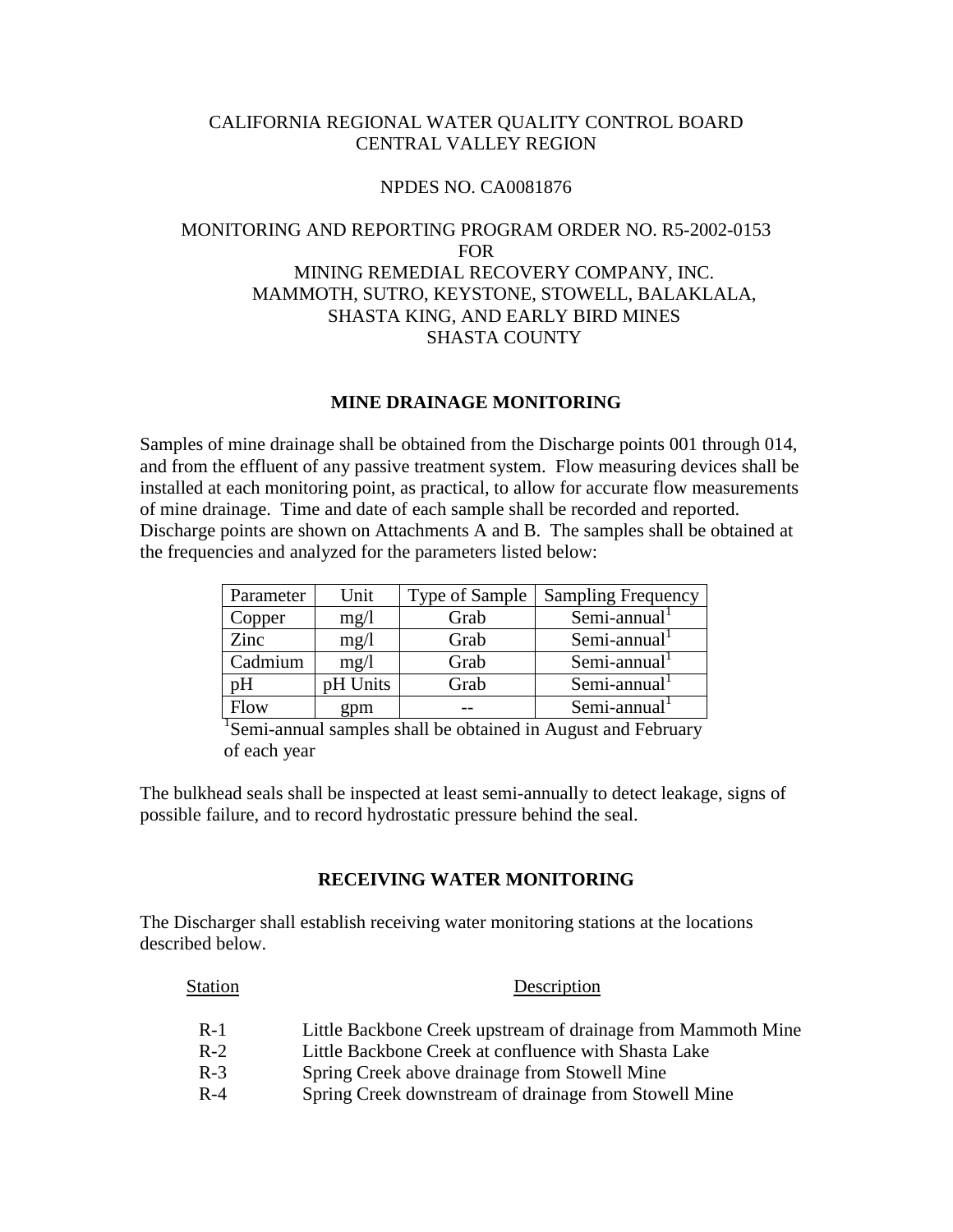### MONITORING AND REPORTING PROGRAM ORDER NO. R5-2002-0153 -2- MINING REMEDIAL RECOVERY COMPANY, INC. MAMMOTH, SUTRO, KEYSTONE, STOWELL, BALAKLALA, SHASTA KING, AND EARLY BIRD MINES SHASTA COUNTY

- R-5 West Squaw Creek above drainage from Early Bird Mine
- R-6 West Squaw Creek at confluence with Shasta Lake
- R-7 Shoemaker Gulch upstream of the Friday-Louden Portal
- R-8 Shoemaker Gulch at confluence with Shasta Lake

Samples at all stations shall be analyzed for the constituents and at the frequency given below:

| Constituent               | Unit     | Sampling Frequency                    |
|---------------------------|----------|---------------------------------------|
| <b>Dissolved Copper</b>   | mg/l     | Quarterly                             |
| Dissolved Zinc            | mg/l     | Quarterly                             |
| Dissolved Cadmium         | mg/1     | Quarterly                             |
| Cyanide                   | mg/1     | Quartery                              |
| pH                        | pH Units | Quarterly                             |
| <b>Priority Pollutant</b> | mg/1     | Annually <sup><math>\sim</math></sup> |
| Metals                    |          |                                       |
| Flow                      | gpm      | Quarterly                             |

<sup>1</sup>Monitoring may be discontinued after three tests with results below the limit of detection.

 $2$ Samples shall be obtained in the second quarter.

The Discharger shall install and maintain continuous monitoring devices in identified tributaries in each watershed as described in the report titled *MRRC, Shasta Area Mines, Site-wide Water Monitoring Network Work Plan, Shasta County, California*, dated June 2002. Each monitoring device shall measure stream flow, conductivity, and pH. The Discharger shall submit both paper and electronic copies of the data to the Regional Board on a quarterly basis.

## **REPORTING**

In reporting the monitoring data, the Discharger shall arrange the data in tabular form so that the date, the constituents, the concentrations, and the sampling points are readily discernible. The data shall be summarized in such a manner as to clearly illustrate the compliance with waste discharge requirements.

Quarterly and semi-annual monitoring results shall be submitted to the Regional Board by the  $1<sup>st</sup>$  day of the second month following the calendar quarter (e.g., the report for the  $1<sup>st</sup>$  calendar quarter is due 1 May).